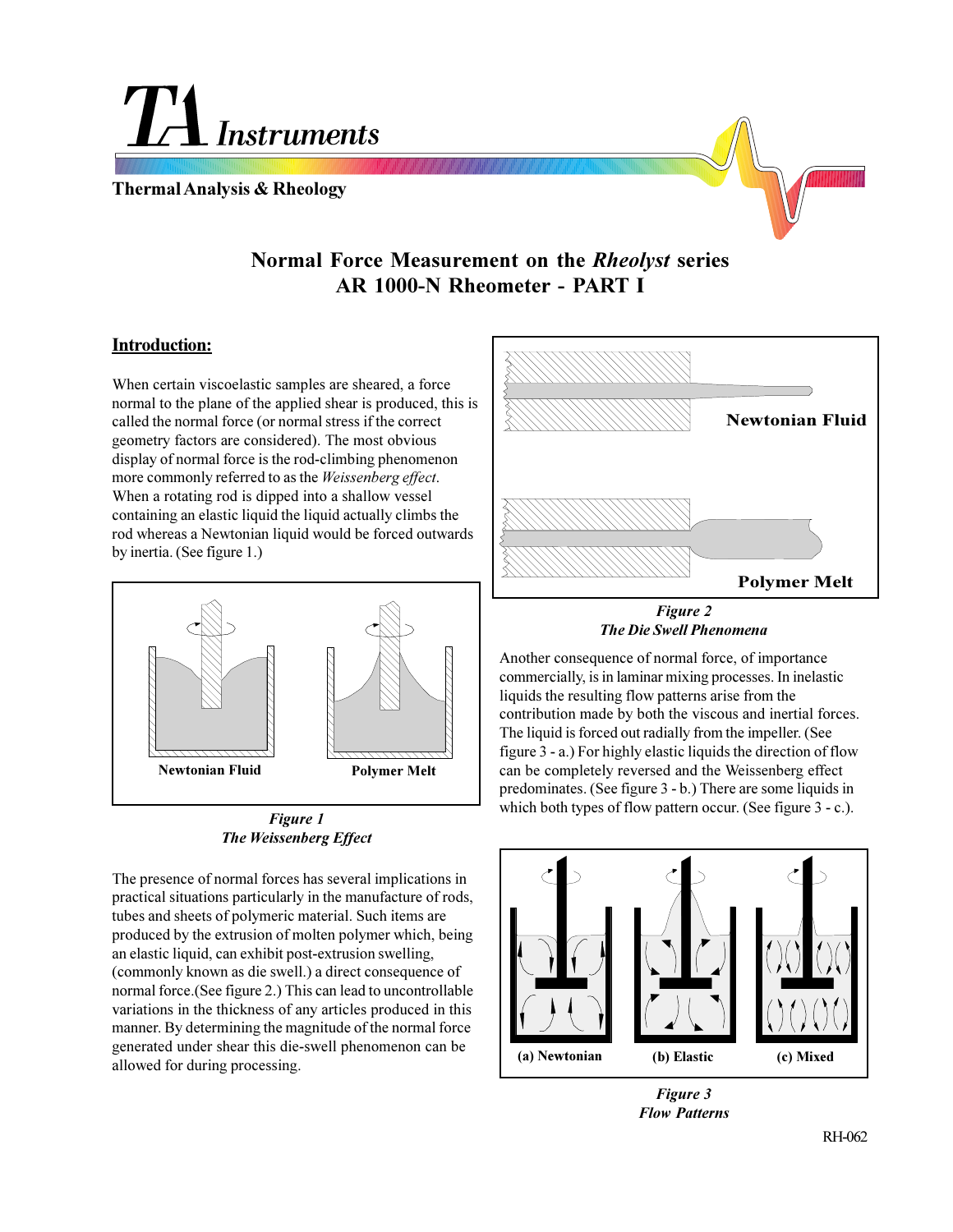Unfortunately in the practical situation, if you are trying to mix two different liquids it is unlikely that each would show the same flow pattern and therefore achieving good miscibility can sometimes be difficult. The type of flow pattern obtained in a given situation will depend upon the dominance of either the elastic or inertial forces.

## **The Normal Force Transducer:**

The normal force transducer on the TA Instruments AR 1000-N rheometer uses the latest high sensitivity load cell technology. This provides a very robust, virtually deflectionless measurement system capable of detecting normal forces in the range 0.01N to 50N. The transducer measures the raw force but this can be expressed via the software as a normal stress once the appropriate geometry factors are used.

There are several ways in which this normal force transducer can be utilized, namely:

- measurement of normal forces generated during shear
- monitoring of normal forces generated during loading
- loading under normal force control

## **Normal Force & Elasticity:**

Apart from being able to determine whether a material will exhibit die swell during extrusion or whether two liquids will mix well, measuring normal force under steady shear conditions can also be related to the amount of elasticity. Highly elastic samples will correspondingly exhibit high normal forces.

Figure 4 shows a comparison of two samples of low viscosity motor oil whose elasticity, under high stresses was required at sub-ambient temperatures. It would not be possible to determine the elasticity in the conventional dynamic mode because high stresses on low viscosity samples means the displacements would be too high. Using a continuous flow experiment at the high stresses required and measuring the resultant normal forces dramatically and effectively shows the difference in the elasticity. Sample A has a more elastic structure than Sample B.



*Low Viscosity Motor Oils at low temperatures*

#### **Normal Force During Loading:**

When a sample is compressed between the two plates of a rheometer there can be appreciable upthrust force generated which will decay once the compression stops or slows down. (See figure 5)



#### *Figure 5 Normal force during loading*

The magnitude of these forces will be entirely sample dependent and if not monitored or at least accounted for may lead to reproducibility problems in any subsequent data produced. This effect is particularly noticeable in stiff samples such as polymer melts, which have the additional problem of uncontrolled internal stresses occurring during the melting process. By monitoring the normal force during loading and using it to control the loading process these problems are significantly reduced for most samples.

However even fairly weakly structured materials can exhibit normal force during loading. By recording how the normal force changes during loading it can be ensured that successive samples are loaded under the same conditions and hence validity of the subsequent data can be confirmed. By optimising the initial closure velocity and the peak normal force value preservation of sample structure during loading is also assured. Typical data showing the reproducibility of loading by monitoring normal forces generated during loading a weakly structured gel is shown for two successive samples in figure 6.